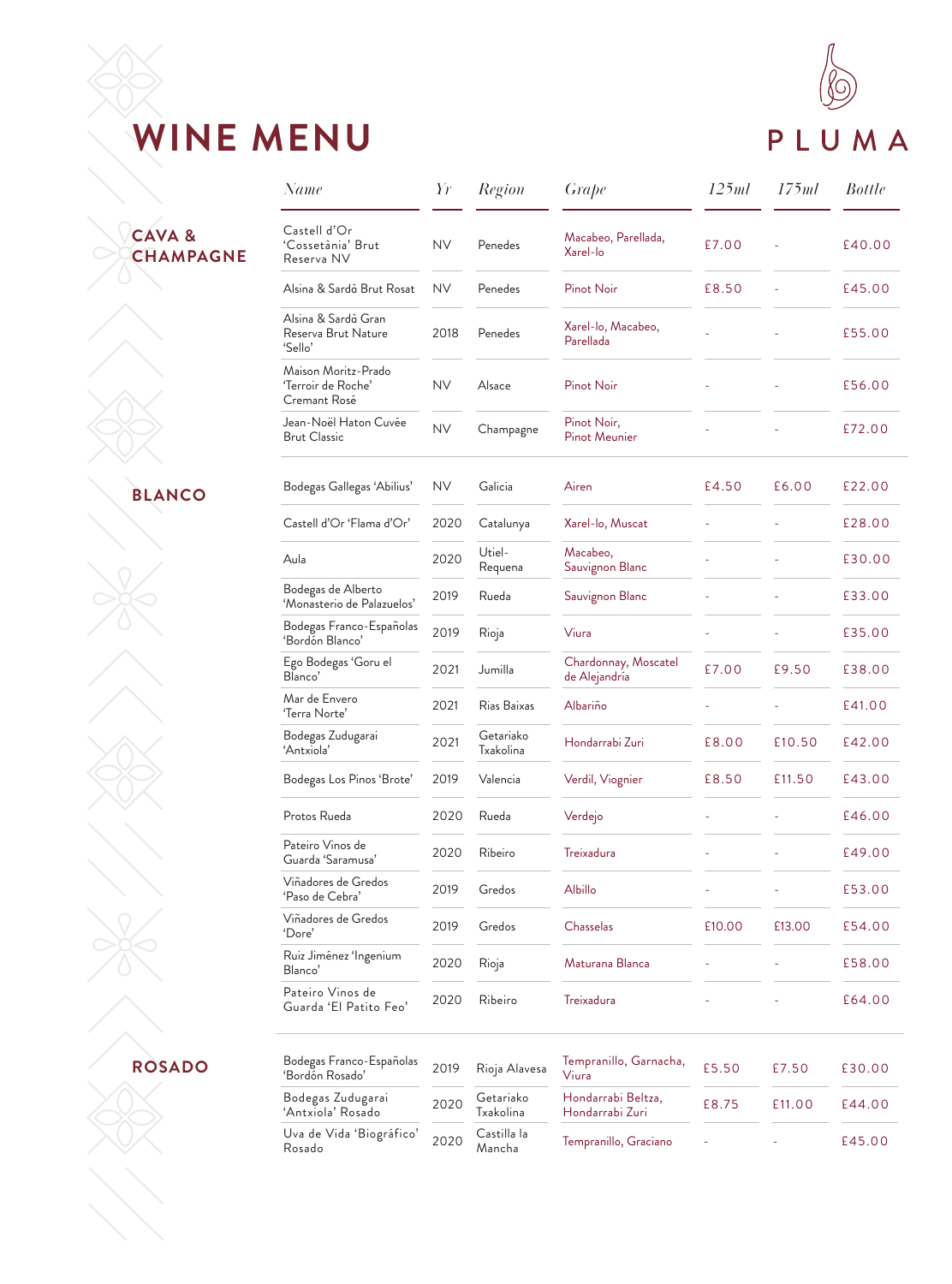## **WINE MENU**



**TINTO**

| <b>DULCE &amp;</b> |
|--------------------|
| SHERRY             |

| Name                                            | Yr        | Region                |                          | Grape          |                                                | 125ml  | 175ml  | <b>Bottle</b> |
|-------------------------------------------------|-----------|-----------------------|--------------------------|----------------|------------------------------------------------|--------|--------|---------------|
| Bodegas Gallegas<br>'Abilius'                   | NV.       | Galicia               |                          | Cabernet       | Garnacha, Tempranillo,                         | £4.50  | £6.00  | £22.00        |
| Castell d'Or<br>'Flama d'Or'                    | 2020      | Catalunya             |                          |                | Merlot, Petit Verdot                           |        |        | £28.00        |
| Marques de Verdellano                           | 2020      | Utiel-<br>Requena     |                          |                | Bobal, tempranillo                             |        |        | £32.00        |
| Bodegas Los Pinos<br>'DX Roble'                 | 2019      | Valencia              |                          |                | Cabernet, Monastrell                           |        |        | £33.00        |
| Casa de la Ermita<br>'Selección Rey'            | 2020      | Jumilla               |                          | Monastrell     | Cabernet, Petit Verdot,                        | £7.00  | £10.00 | £35.00        |
| Bodegas Loli Casado<br>'Jaun de Alzate' Crianza | 2018      | Rioja                 |                          | Mazuela        | Tempranillo, Graciano,                         |        |        | £38.00        |
| Vins de Pedra<br>'Negre de Folls'               | 2020      | Conca de<br>Barbera   |                          |                | Garnacha, Trepat                               |        |        | £39.00        |
| Viñedos Valderiz Joven                          | 2021      | Ribero del<br>Duero   |                          | Tempranillo    |                                                |        |        | £42.00        |
| Uva de Vida 'Biográfico'                        | 2020      | Castilla la<br>Mancha |                          |                | Graciano, Tempranillo                          |        |        | £45.00        |
| La Vinyeta 'Llavors'                            | 2019      | Catalunya             |                          |                | Cariñena, Garnacha,<br>Syrah, Merlot, Cabernet | £9.50  | £11.50 | £47.00        |
| Clos 93 'L'Interrogant'                         | 2020      | Priorat               |                          | Cabernet       | Garnacha, Carignan,                            |        |        | £52.00        |
| Vins de Pedra 'Trempat'                         | 2019      | Conca de<br>Barbera   |                          | Trepat         |                                                |        |        | £60.00        |
| Viñedos Valderiz<br>Crianza                     | 2015      | Ribera del<br>Duero   |                          | Tempranillo    |                                                |        |        | £61.00        |
| Colas Viticultores<br>'Roque Colás'             | 2018      | Calatayud             |                          | Cabernet       | Garnacha, Tempranillo,                         |        |        | £62.00        |
| Pateiro Vinos de<br>Guarda 'El Patito Feo'      | 2020      | Ribeiro               |                          |                | Caíño, Sousón                                  |        |        | £65.00        |
| Viñedos Valderiz 'De<br>Chiripa'                | 2016      | Ribera Del<br>Duero   |                          |                | Tempranillo, Abillo                            | £12.50 | £16.00 | £67.00        |
| Uva de Vida 'Latitud 40<br>Roble'               | 2014      | Castilla la<br>Mancha |                          | Graciano       |                                                |        |        | £76.00        |
| Protos Reserva                                  | 2015      | Ribera Del<br>Duero   |                          | Tinta del País |                                                |        |        | £100.00       |
| Clos 93 'Vi de Vila el Lloar'                   | 2016      | Priorat               |                          | Cariñena       |                                                |        |        | £115.00       |
| Name                                            | Yr        |                       | Region                   |                | Grape                                          |        | 75ml   | <b>Bottle</b> |
| Osborne Manzanilla                              | <b>NV</b> |                       | Sanlúcar de<br>Barrameda |                | Palomino                                       |        | £5.00  | £35.00        |
| Osborne Medium                                  | ΝV        |                       | Jerez                    |                | Palomino                                       |        | £5.00  | £35.00        |
| Bertola Pale Cream                              | ΝV        | Jerez                 |                          | Palomino       |                                                |        | £5.00  | £35.00        |
| Bertola Palo Cortado                            | NV.       | Jerez                 |                          |                | Palomino                                       |        | £6.00  | £40.00        |
| Boca Negre Dulce                                | 2016      |                       | Alicante                 |                | Monastrell                                     |        | £6.50  | £39.00        |
| Bodegas Menade<br>Sauvignon Dulce               | 2020      |                       | Rueda                    |                | Sauvignon Blanc                                |        | £6.60  | £44.00        |
| Bodegas Robles Fino<br>'Miguel Galadi'          | <b>NV</b> |                       | Montilla-Morilles        |                | Pedro Ximenez                                  |        | £7.00  | £50.00        |
| Bodegas Robles PX Dulce<br>Miguel Galadi'       | <b>NV</b> |                       | Montilla-Morilles        |                | Pedro Ximenez                                  |        | £7.50  | £62.00        |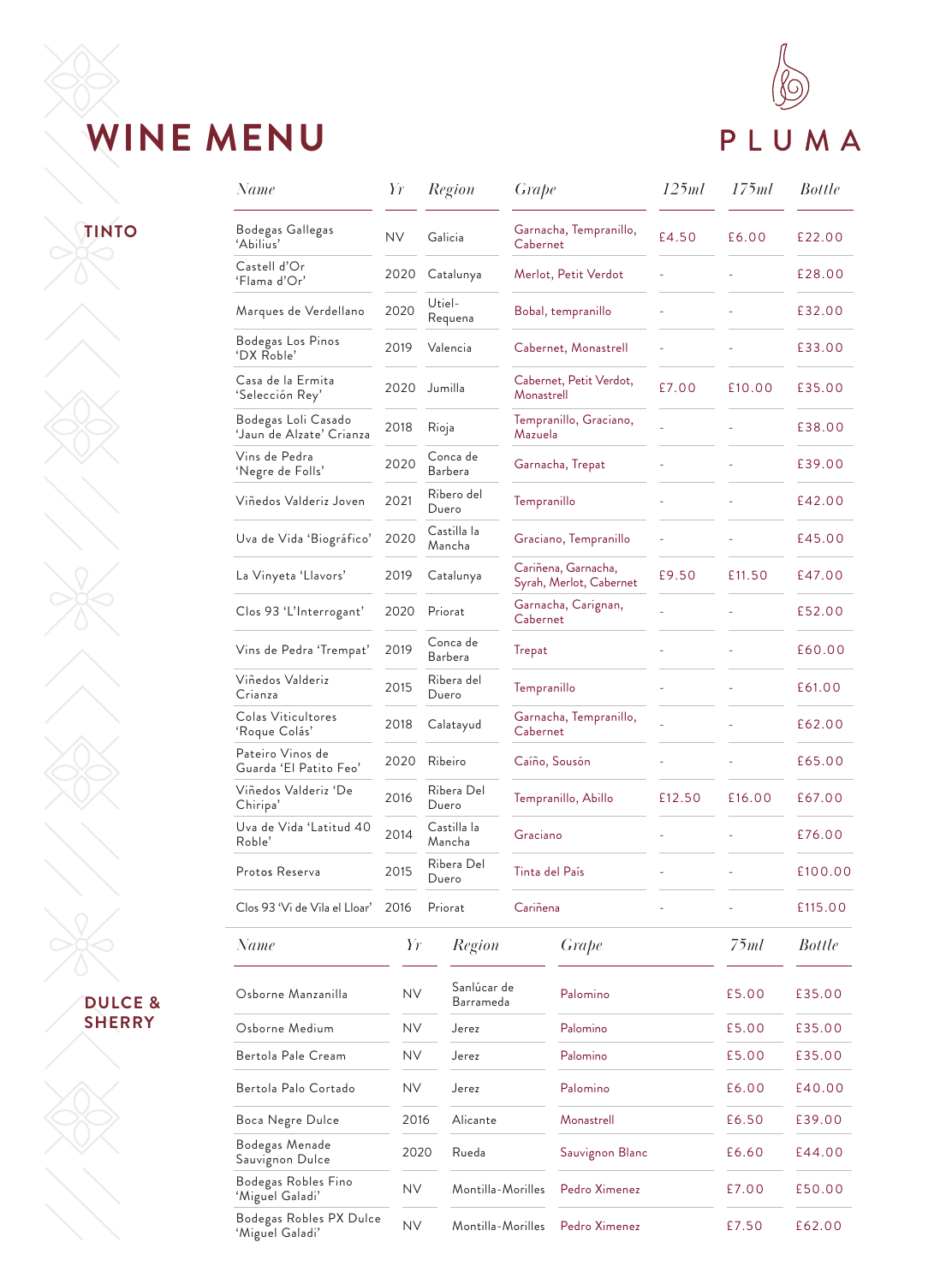## **COCKTAIL MENU**



**FRESH**

| Name                 | Ingredients                                                                                             | Price            |
|----------------------|---------------------------------------------------------------------------------------------------------|------------------|
| Sangria de Pluma (S) | Tinto, Veterano Brandy, Orange, Lemon, Spiced Syrup<br>Blanco, Larios Gin, Pinapple, Lime, Spiced Syrup | £8,00/<br>£25.00 |
| Flor de Melón        | Absolut Vodka, Canteloupe, Melon Liqueur, Cherry Heering, Lemon                                         | £10.00           |
| Patxaran Passion     | Patxaran Etxeko, Passoa, Acorn Liqueur, Lemon, Orange, Angostura Bitters                                | £11.50           |
| Rebujito (S)         | Manzanilla Fino, Mint, Soda                                                                             | £8.00            |
| Clavelito            | Puerto de Indias Strawberry Gin, Strawberry Syrup, Lime, Basil                                          | £9.50            |
| Dame Mora            | SK Gin, Veterano Brandy, Blackberry Liqueur, Spiced Syrup, Lemon                                        | £10.50           |
| La Macarena          | SK Gin, Banana Liqueur, Apple, Lime, Ginger                                                             | £9.50            |
| Piña Paraíso         | Havana 3 Rum, Charred Pineapple, Basil, Ginger, Honey                                                   | £11.00           |

**SOUR**

| Dulcinea                      | Havana Club 3 Rum, Luxardo Maraschino, Grenadine, Lemon,<br>Peychaud's Bitters                 | £10.00 |
|-------------------------------|------------------------------------------------------------------------------------------------|--------|
| La Conquistadora              | Olmeca Tequila, Patxaran, Lime, Lava Salt                                                      | £9.00  |
| La Toledana (EW)              | Saffron SK Gin, Apple Liqueur, Lime, Rose, Whites                                              | £10.50 |
| Noche Sevillana (EW)<br>(M)   | Tanqueray Sevilla, Chambord, Charred Pineapple, Lime,<br>Peychaud's Bitters, Squid Ink, Whites | £10.50 |
| Abeja Borracha (EW) (S)       | Jameson, Amontillado, Ginger, Honey, Lemon, Whites                                             | £10.50 |
| Alejandro's Creation!<br>(EW) | Disaronno, Applejack Brandy, Lemon, Whites, Bruleéd Sugar                                      | £10.50 |

**STRONG**

| Pedro's Xecret (S)    | Veterano Brandy, Pedro Ximénez, Cherry Heering, Lemon, Cherry Bitters           | £10.50 |
|-----------------------|---------------------------------------------------------------------------------|--------|
| Quixote's Negroni (S) | Saffron SK Gin, Floral Campari, Fino Sherry, Spanish Vermouth Blend             | £10.00 |
| Martini Cordobés (S)  | Monkey 47 Gin, Fino Manzanilla, Noilly Prat, Hopped Grapefruit Bitters          | £14.00 |
| Picasso's Revival (S) | Jameson, Green Chartreuse, Lillet Blanc, Lemon, Absinthe Rinse                  | £12.00 |
| Toro Bravo (S)        | Four Roses Bourbon, Spiced Syrup, Chili Tincture, Chocolate Bitters             | £9.50  |
| Kings of Spain        | Carlos 1 Solera Brandy, Orujo de Galicia, Patxaran Etxeko,<br>Angostura Bitters | £11.00 |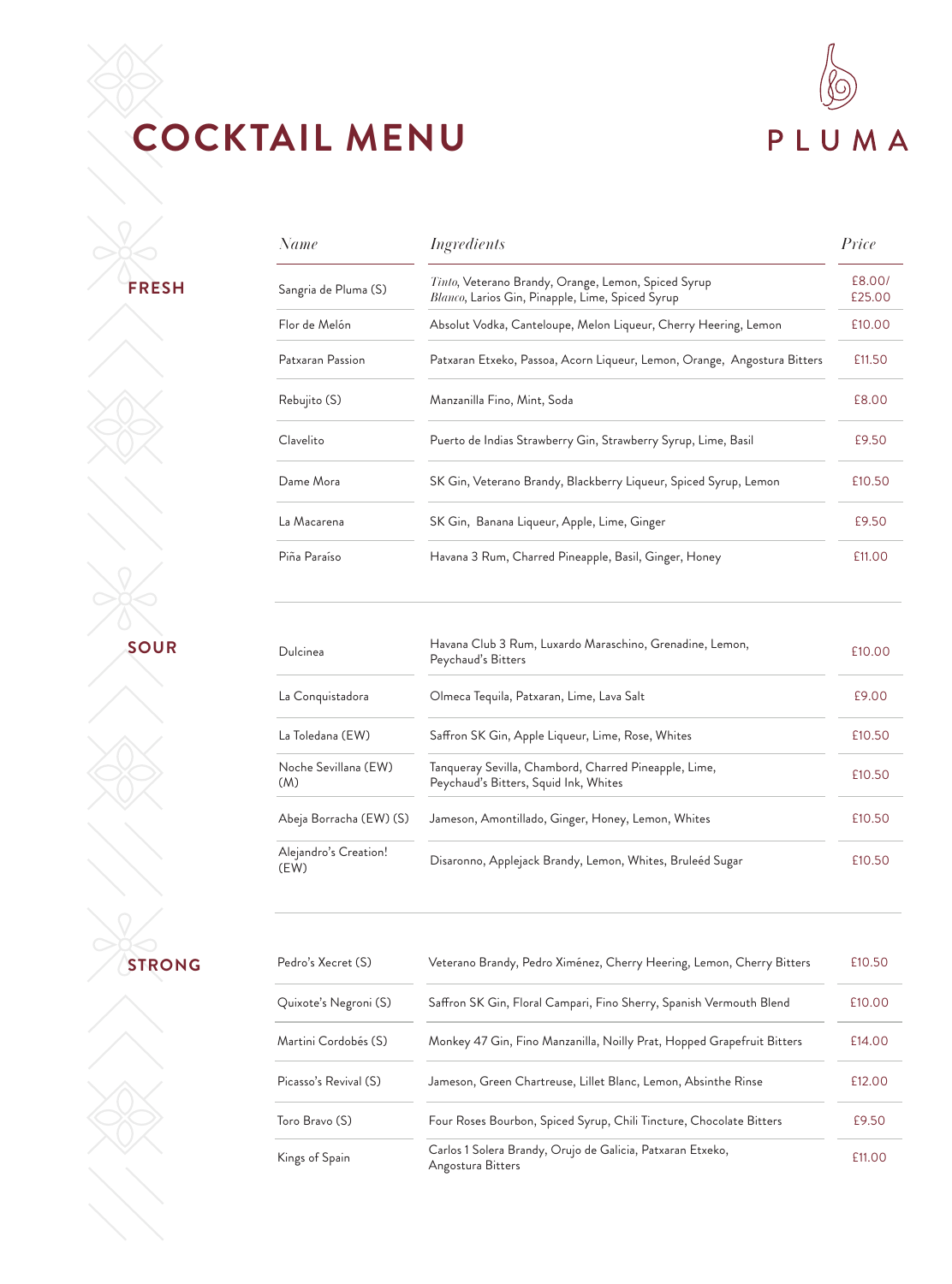# **DRINKS MENU**



| <b>BEER&amp;</b><br><b>CIDER</b>     | Estrella Galicia<br>(draught)       | £5.00  | Estrella Galicia (GF)<br>(bottle)             | £5.00 | Maeloc Cider<br>(bottle)              | £4.50  |
|--------------------------------------|-------------------------------------|--------|-----------------------------------------------|-------|---------------------------------------|--------|
|                                      | Estrella Galicia 0.0%<br>(bottle)   | £3.00  | Inedit Damm<br>(bottle)                       | £5.80 | Alhambra<br>(bottle)                  | £5.50  |
| GIN                                  | Larios                              | £4.00  | Hendrick                                      | £6.40 | Old Amersham                          | £6.25  |
|                                      | Tanquery Sevilla                    | £6.00  | Nordes Atlantic                               | £7.00 | London Dry Gin                        |        |
|                                      | Bombay Sapphire                     | £5.50  | Puerto de Indias                              | £5.50 | Old Amersham<br>Pink Gin              | £6.25  |
|                                      | Monkey 47                           | £7.50  | Strawberry                                    |       | Seedlip Garden                        | £4.25  |
|                                      | Gin Mare                            | £6.75  | Puerto de Indias Pure<br><b>Black Edition</b> | £6.30 | Seedlip Spice                         | £4.25  |
|                                      | The Botanist                        | £4.00  |                                               |       |                                       |        |
| <b>VODKA</b>                         | Absolute                            | £4.00  | Old Amersham<br>Peach & Earl Grey             | £6.25 | Grey Goose                            | £7.00  |
| <b>RUM</b>                           | Havana Club (3 yr)                  | £5.00  | Havana Club                                   | £4.50 | Kraken Spice                          | £5.50  |
|                                      | J.M. Rhum Agricole                  | £7.50  | Añejo Especial                                |       |                                       |        |
|                                      |                                     |        |                                               |       |                                       |        |
| <b>TEQUILA</b>                       | Olmeca Blanco                       | £5.10  | 1800 Reposado                                 | £7.50 |                                       |        |
| <b>WHISKEY</b>                       | Auchentoshan (12 yr)                | £7.50  | Dalmore (12 yr)                               | £8.20 | Dalwhinnie (15 yr)                    | £7.60  |
|                                      | Glenfiddich                         | £6.90  | Laphroaig                                     | £7.90 | Hakushu                               | £10.00 |
|                                      | Monkey Shoulder                     | £6.40  | Jameson                                       | £5.20 |                                       |        |
|                                      | Four Roses                          | £5.60  | Marker's Mark                                 | £5.80 |                                       |        |
|                                      | Domain Dupont VSOP                  | £6.40  | Carlos I Gran Reserva                         | £6.70 | Lepanto Gran Reserva                  | £8.55  |
| <b>BRANDY &amp;</b><br><b>COGNAC</b> | Cardenal Mendoza                    | £8.00  | Remy Martin VSOP                              | £8.50 |                                       |        |
|                                      | Cognac Leyrat XO<br>Vieille Reserve | £12.50 | Laird's Applejack                             | £7.25 |                                       |        |
|                                      |                                     |        |                                               |       |                                       |        |
| <b>VERMOUTH</b>                      | Zarro Especial Taberna              | £4.90  | Suñer Vermouth                                | £4.90 | Coffee Bean Infused<br>Vermouth Blend | £4.90  |
|                                      | Martini Rosso                       | £4.00  | Martini Blanco                                | £4.50 | Lillet Blanc                          | £5.00  |
|                                      |                                     |        |                                               |       |                                       |        |
| <b>LIQUEUR</b>                       | Disaronno Amaretto                  | £5.00  | Tia Maria                                     | £4.80 | <b>Baileys</b>                        | £4.40  |
|                                      | Patron XO Café                      | £6.50  | Aperol                                        | £4.80 | Campari                               | £5.00  |
|                                      | Fernet Branca                       | £6.50  | Frangelico                                    | £5.50 | Green Chartreuse                      | £8.00  |
|                                      | Chambord                            | £6.00  | Etxeko Patxaran                               | £5.50 | Kwai Feh Lychee                       | £5.50  |
|                                      | Licor 43                            | £5.50  | Mandarine Napolean                            | £6.50 | Passoa Passionfruit                   | £5.00  |
|                                      |                                     |        |                                               |       |                                       |        |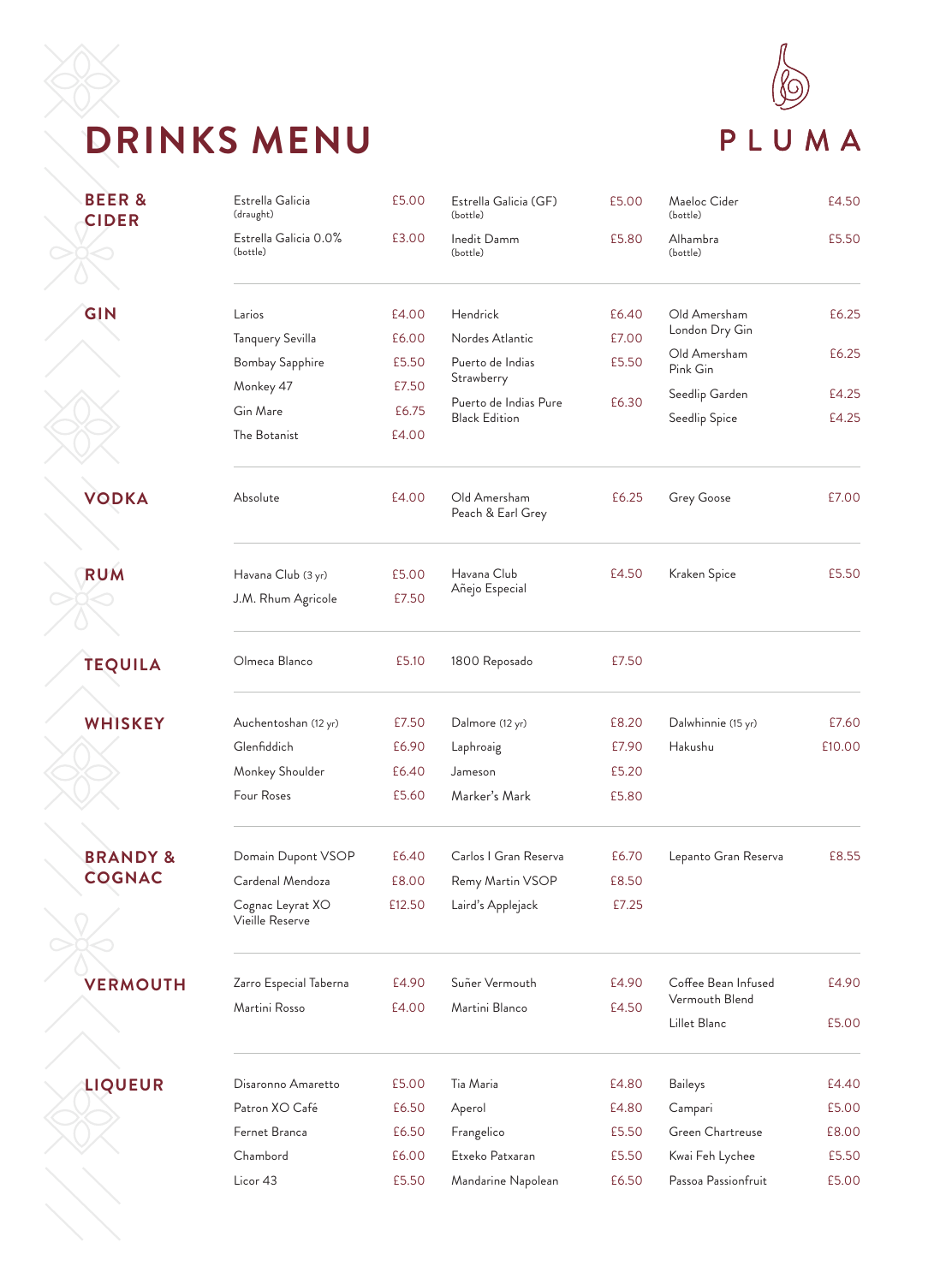

### **SOFT DRINKS MENU**

|                  | Name                                                                   |            | <b>Ingredients</b>                                                |                                                                        |       |                                                                | Price      |  |
|------------------|------------------------------------------------------------------------|------------|-------------------------------------------------------------------|------------------------------------------------------------------------|-------|----------------------------------------------------------------|------------|--|
| <b>MOCKTAILS</b> | La Playa                                                               |            | Pineapple, Lemon, Rose Water, Soda                                |                                                                        |       |                                                                |            |  |
|                  | Manzana Dulce<br>Fresas al Sol                                         |            | Apple, Lime, Spiced Syrup<br>Strawberry, Lime, Basil, Ginger Beer |                                                                        |       |                                                                |            |  |
|                  |                                                                        |            |                                                                   |                                                                        |       |                                                                |            |  |
|                  | Ginger Kiss                                                            |            | Ginger, Lemon, Spiced Syrup, Mint, Soda                           |                                                                        |       |                                                                |            |  |
| <b>SOFT</b>      | <b>Belu Still Water</b>                                                |            | £3.50                                                             | Pineapple Juice                                                        | £2.30 | Fever-Tree Lemonade                                            | £2.75      |  |
| <b>DRINKS</b>    | Belu Sparkling Water                                                   |            | £3.50                                                             | Tomato Juice                                                           | £2.30 | Fever-Tree Ginger Beer                                         | £2.75      |  |
|                  | Apple Juice                                                            |            | £2.30                                                             | Coca-Cola                                                              | £3.00 | Fever-Tree Ginger Ale                                          | £2.75      |  |
|                  | Orange Juice                                                           |            | £2.30                                                             | Diet Coca-Cola                                                         | £3.00 | Fever-Tree Soda Water                                          | £2.30      |  |
|                  | Cranberry Juice                                                        |            | £2.30                                                             |                                                                        |       |                                                                |            |  |
| <b>TONICS</b>    | Fever-Tree Tonic Water                                                 |            | £2.30                                                             | Fever-Tree Light Tonic                                                 | £2.30 | Twelve Below                                                   | £2.30      |  |
|                  | Fever-Tree Mediterranean                                               |            | £2.30                                                             | Fever-Tree Elderflower                                                 | £2.30 | Apple & Garden Mint<br><b>Twelve Below</b><br>Rhubarb & Ginger | £2.30      |  |
| <b>COFFEE</b>    | Espresso                                                               | £2.00/2.50 |                                                                   | Latte                                                                  | £3.00 | Cappuccino                                                     | £3.00      |  |
|                  | Americano                                                              |            | £2.50                                                             | Flat White                                                             | £3.00 | Mocha                                                          | £3.00      |  |
|                  | Macchiato                                                              | £2.00/2.50 |                                                                   | Cortado                                                                | £2.50 | Café Bombón                                                    | £3.00      |  |
|                  | Teapigs english breakfast, earl grey, peppermint, chamomile, green tea |            |                                                                   |                                                                        |       |                                                                |            |  |
|                  |                                                                        |            |                                                                   | Carajillo espresso served with your choice of our brandies or Licor 43 |       |                                                                | £ variable |  |

**(EW) Contains Egg White | (M) Contains Mollusk | (S) Contains Sulfur Dioxide | (F) Contains Fish**

Please inform your waiter of any dietary or allergy requirements before you place your order. A discretionary 12.5% service charge will be added to your bill. VAT at standard rate.